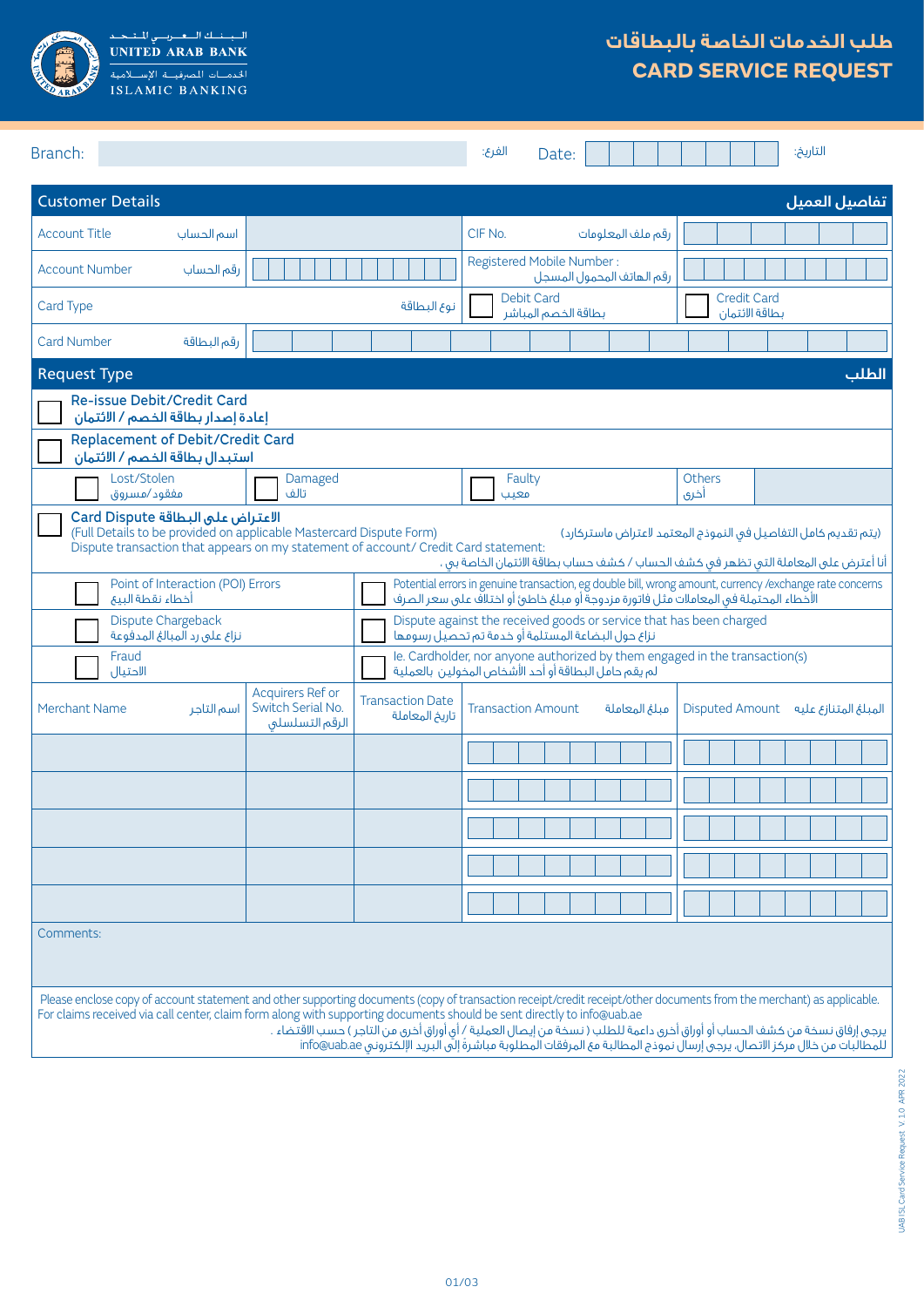

| تحويل رصيد بطاقة الائتمان Credit Card Balance Transfer                                                                                                                                                                                                                            |        |         |        |         |        |        |  |
|-----------------------------------------------------------------------------------------------------------------------------------------------------------------------------------------------------------------------------------------------------------------------------------|--------|---------|--------|---------|--------|--------|--|
| Transfer up to %80 of your UAB credit card limit to other UAE issued credit cards (min. amount AED 2,500)<br>حول حتى %80 من رصيد بطاقة البنك العربى المتحد إلى بطاقتك الأخرى. ( الحد الأدنى 2,500 درهم إماراتى )                                                                  |        |         |        |         |        |        |  |
|                                                                                                                                                                                                                                                                                   | Card 1 | بطاقة ا | Card 2 | بطاقة ٢ | Card 3 | بطاقة٣ |  |
| <b>Beneficiary Bank Name</b><br>اسم ينك المستفيد                                                                                                                                                                                                                                  |        |         |        |         |        |        |  |
| Name as per Credit Card<br>الاسم كما هو مبين على بطاقة الائتمان                                                                                                                                                                                                                   |        |         |        |         |        |        |  |
| <b>Credit Card Number</b><br>رقم بطاقة الائتمان                                                                                                                                                                                                                                   |        |         |        |         |        |        |  |
| <b>Balance Transfer Amount (AED)</b><br>المبلغ المراد تحويله (بالدرهم الإماراتي)                                                                                                                                                                                                  |        |         |        |         |        |        |  |
| • Balance Transfer Rate is 0% for 6 months.<br>• Processing fees of AED 250 will be applied per transaction of balance transfer.<br>· All Charges stated herein are subject to additional 5% as Value Added Tax (VAT) where applicable, which may be amended from time to time in |        |         |        |         |        |        |  |

accordance with UAE VAT Law. • Balance Transfer Terms and Conditions are available on UAB website www.uab.ae.

 نسبه الفائدة على تحويل الرصيد %٠ لمدة ٦ أشهر .

 مصاريف التحويل هي 250 درهم إماراتي وسوف يتم احتسابها على كل مبلغ تحويل.

 إن المصاريف المبينة أعلاه تخضع لضريبة القيمة المضافة بنسبة %٥ و التي من الممكن أن تتغير من حين إلى آخر طبقًا لقانون ضريبة القيمة المضافة.

 الشروط وأحكام الخاصة بخدمة تحويل الرصيد متاحة على الموقع االلكتروني للبنك العربي المتحد يمكنكم مراجعة .ae.uab.www

Fees & Charges (optional/free) are applicable in accordance with Retail Banking Schedule of Charges, which is available on UAB's website (www.uab.ae) تطبق الرسوم و المصاريف إن وجدت ( اختيارية / مجانية ) وفقاً لجدول رسوم الخدمات المصرفية، والتي يمكن الاطلاع عليها من خلال موقع الانترنت للبنك العربي المتحد (www.uab.ae)

| <b>Credit Card Limit Increase/ Decrease</b>                                                                                                                                                                                                                                                                                                                                                     |                                                     |                                        |  |                                                                                                                                                                        | زيادة / تخفيض دائم في حد بطاقة الائتمان      |            |  |
|-------------------------------------------------------------------------------------------------------------------------------------------------------------------------------------------------------------------------------------------------------------------------------------------------------------------------------------------------------------------------------------------------|-----------------------------------------------------|----------------------------------------|--|------------------------------------------------------------------------------------------------------------------------------------------------------------------------|----------------------------------------------|------------|--|
| Permanent increase/decrease                                                                                                                                                                                                                                                                                                                                                                     | زيادة / تخفيض دائم                                  | من From AED                            |  |                                                                                                                                                                        | To AED إلى                                   |            |  |
| Temporary limit increase/decrease                                                                                                                                                                                                                                                                                                                                                               | زيادة / تخفيض مؤقت                                  | من From AED                            |  |                                                                                                                                                                        | To AED الی                                   |            |  |
|                                                                                                                                                                                                                                                                                                                                                                                                 |                                                     | <b>Effective Date</b><br>تاريخ التفعيل |  |                                                                                                                                                                        | <b>Expiry Date</b><br>تاريخ الانتهاء         |            |  |
| <b>Other Requests</b>                                                                                                                                                                                                                                                                                                                                                                           |                                                     |                                        |  |                                                                                                                                                                        |                                              | طلبات أخرى |  |
| Reversal of Annual Membership Fee/Billed Finance Charges/Late<br>Payment Fee/Over Limit Fee/ Credit Shield Charges / Monthly<br>Maintenance Fee<br>* (subject to Bank approval)                                                                                                                                                                                                                 |                                                     |                                        |  | أسترجاع المصاريف الإدارية السنوية / مبلغ الفائدة المستحق / رسوم التأخير / رسوم تجاوز<br>الحد الائتمانى / رسوم التأمين /أجرة الصيانة الشهرية<br>« (خاضع لمواّفقة البنك) |                                              |            |  |
| Closure of Debit/Credit Card (Please mention the reason below):                                                                                                                                                                                                                                                                                                                                 | إغلاق بطاقة الخصم / الائتمان (يرجى ذكر السبب أدناه) |                                        |  |                                                                                                                                                                        |                                              |            |  |
| Closing Account/Leaving country/ Jobless                                                                                                                                                                                                                                                                                                                                                        |                                                     |                                        |  |                                                                                                                                                                        | إغلاق الحساب / مغادرة الدولة / عاطل عن العمل |            |  |
| Unhappy with services                                                                                                                                                                                                                                                                                                                                                                           |                                                     |                                        |  | غير راض عن الخدمات                                                                                                                                                     |                                              |            |  |
| <b>Reducing Liabilities</b>                                                                                                                                                                                                                                                                                                                                                                     |                                                     |                                        |  | تخفيض الالتزامات                                                                                                                                                       |                                              |            |  |
| Fee/Charges                                                                                                                                                                                                                                                                                                                                                                                     |                                                     |                                        |  | الرسوم والمصاريف                                                                                                                                                       |                                              |            |  |
| Others - Please Specify                                                                                                                                                                                                                                                                                                                                                                         |                                                     |                                        |  | أسباب أخرى ( يرجى ذكرها )                                                                                                                                              |                                              |            |  |
| For Credit Card Closure, outstanding balance should be settled in full. Release of security amount (if applicable) will be after 45 days from date of card<br>cancellation and subject to nil outstanding balance<br>لإغلاق البطاقة الائتمانية يجب تسديد المبلغ المستحق بالكامل. استرجاع مبلغ الضمان (حسب الاقتضاء) يكون بعد ٤٥ يوماً من تاريخ إغلاق البطاقة بشرط تسديد المبلغ المتبقى بالكامل. |                                                     |                                        |  |                                                                                                                                                                        |                                              |            |  |

02/03